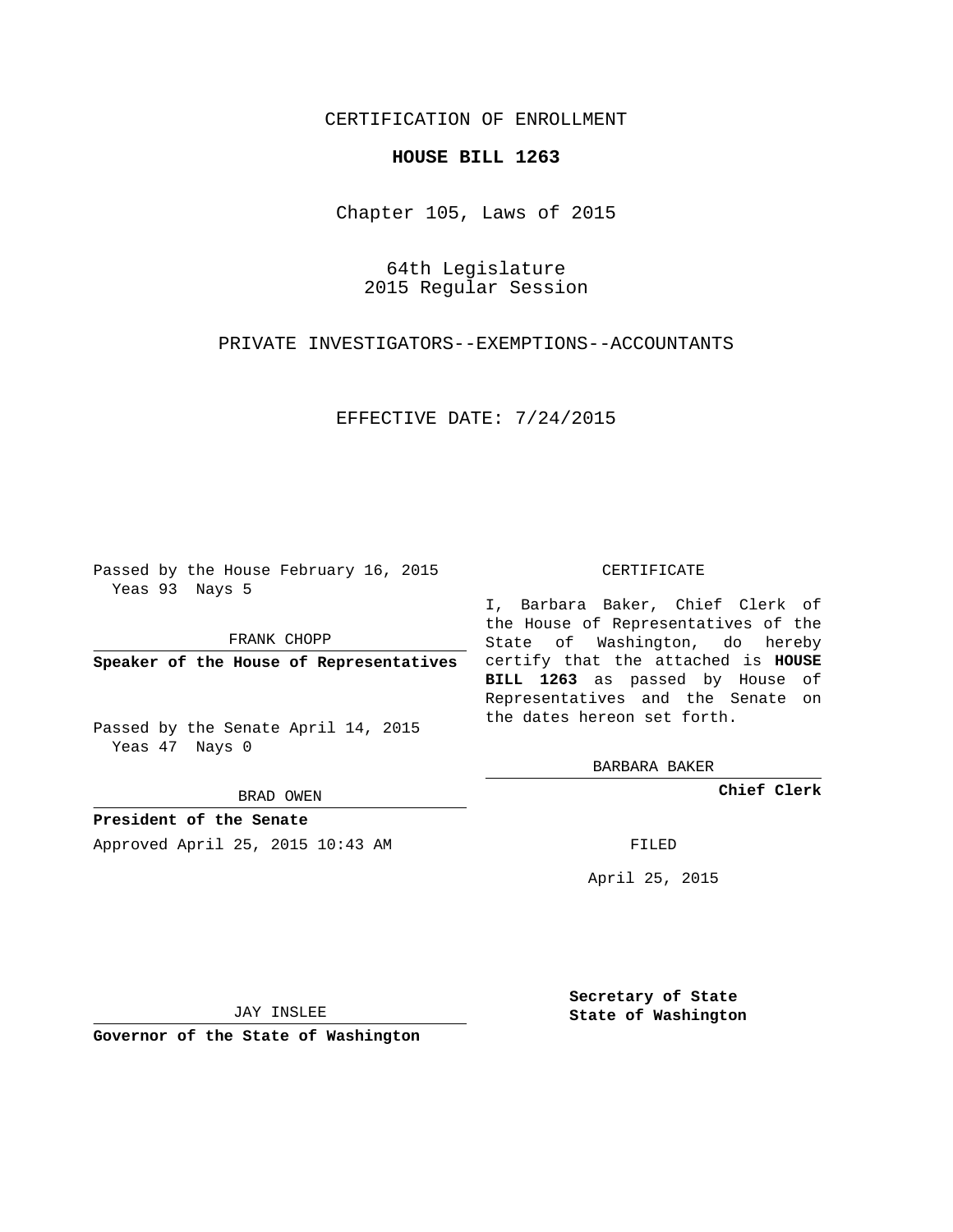## **HOUSE BILL 1263**

Passed Legislature - 2015 Regular Session

**State of Washington 64th Legislature 2015 Regular Session**

**By** Representatives Stokesbary, Kirby, Vick, Hurst, and Buys

Read first time 01/16/15. Referred to Committee on Business & Financial Services.

1 AN ACT Relating to private investigators; and amending RCW 18.165.020.2

3 BE IT ENACTED BY THE LEGISLATURE OF THE STATE OF WASHINGTON:

4 **Sec. 1.** RCW 18.165.020 and 2000 c 171 s 37 are each amended to 5 read as follows:

6 The requirements of this chapter do not apply to:

 (1) A person who is employed exclusively or regularly by one employer and performs investigations solely in connection with the affairs of that employer, if the employer is not a private 10 investigator agency;

11 (2) An officer or employee of the United States or of this state 12 or a political subdivision thereof, while engaged in the performance 13 of the officer's official duties;

14 (3) A person engaged exclusively in the business of obtaining and 15 furnishing information about the financial rating of persons;

16 (4) An attorney-at-law while performing the attorney's duties as 17 an attorney;

18 (5) A licensed collection agency or its employee, while acting 19 within the scope of that person's employment and making an 20 investigation incidental to the business of the agency;